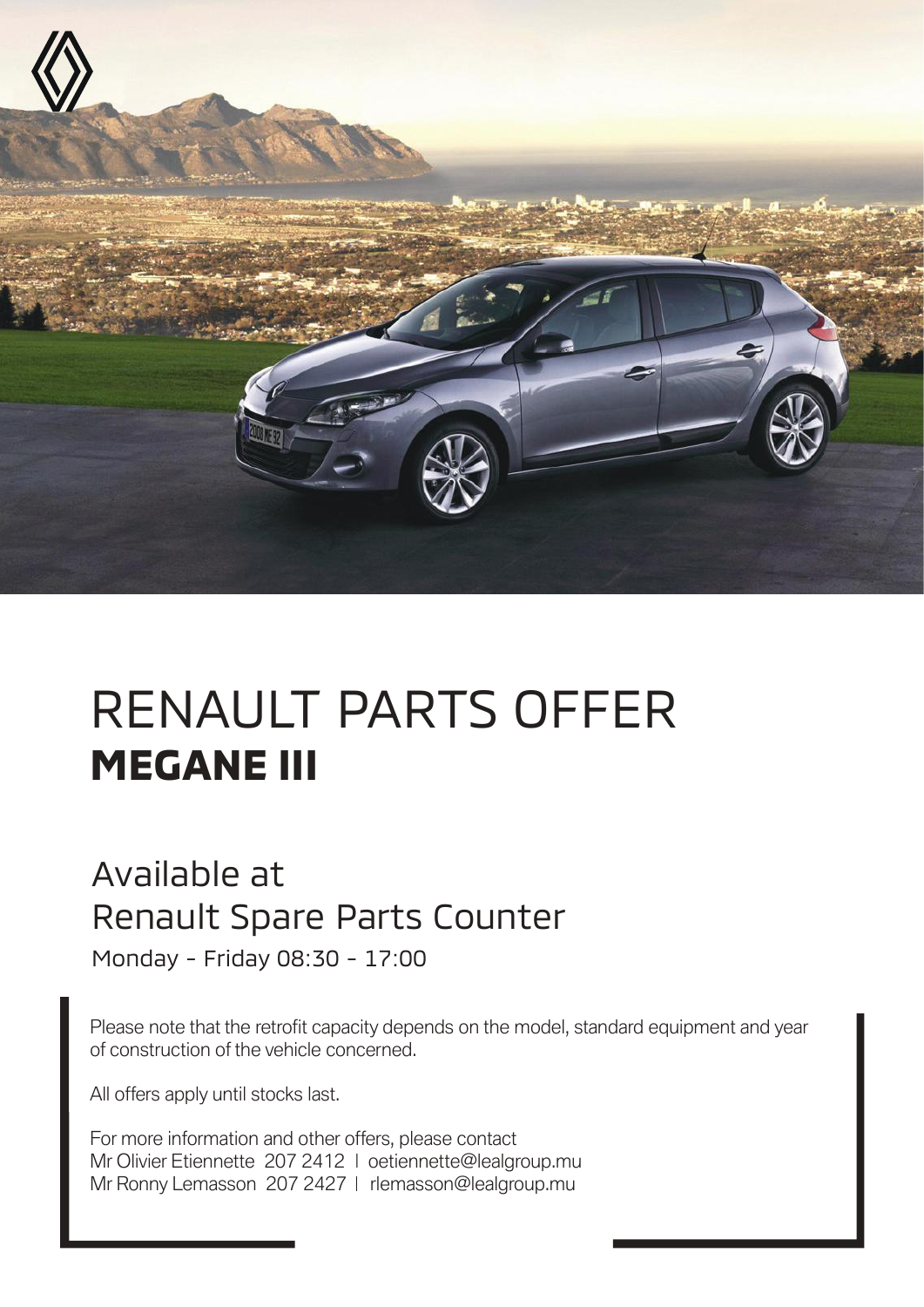

| Part No.   | <b>Part Description</b>            | Model                          | Qty | <b>Unit Normal</b><br>Price (Rs) | $\frac{0}{0}$ | <b>Unit Special</b><br>Price (Rs) |
|------------|------------------------------------|--------------------------------|-----|----------------------------------|---------------|-----------------------------------|
| 283128032R | <b>MICROPHONE</b>                  | <b>BZIV</b>                    | 4   | 1,820                            | 40%           | 1,092                             |
| 8200660025 | ALTERNATEUR120A                    | DZ0U                           | 1   | 41,805                           | 40%           | 25,083                            |
| 620723901R | <b>ENJOLIVEUR CENTRAL BOUCLIER</b> | B <sub>3</sub> OR              | з   | 6,423                            | 40%           | 3,854                             |
| 8200660852 | ELECTROVANNE PURGE                 | B <sub>3</sub> O <sub>R</sub>  | 2   | 5,529                            | 40%           | 3,317                             |
| 13049ED02A | PIPE EAU ENTREE                    | <b>DZIV</b>                    | 2   | 1,728                            | 40%           | 1,037                             |
| 263892902R | <b>COLLECTION BAGUE PDC</b>        | <b>DZIV</b>                    | 2   | 8,733                            | 40%           | 5,240                             |
| 272108241R | <b>GROUPE MOTEUR VENTILATEUR</b>   | DZ0U                           | 1   | 24,734                           | 40%           | 14,841                            |
| 620720007R | COLLECTION ENJOLIVEUR BOUCLIER     | DZ0U                           | 1   | 8,156                            | 40%           | 4,894                             |
| 622540002R | <b>GRILLE INFENTREE</b>            | DZ0U                           | 1   | 7,417                            | 40%           | 4,450                             |
| 626600002R | <b>COLLECTION BOURRELET AV</b>     | DZ0U                           | 1   | 7,753                            | 40%           | 4,652                             |
| 727127358R | <b>VITRE PAREBRISE</b>             | DZ0U                           | 1   | 23,879                           | 40%           | 14,327                            |
| 756100025R | TRAVERSE EXTREME ARRIERE           | DZ0U                           | 1   | 9,693                            | 40%           | 5,816                             |
| 7701209924 | COLLECTION G SOUFFLET              | DZ0U                           | 1   | 3,031                            | 40%           | 1,818                             |
| 7701209925 | <b>COLLECTION SOUFFLET</b>         | DZ0U                           | 2   | 3,031                            | 40%           | 1,818                             |
| 781017229R | AILE AR G                          | DZ0U                           | 2   | 36,221                           | 40%           | 21,733                            |
| 791001315R | <b>JUPE AR</b>                     | DZ0U                           | 1   | 12,283                           | 40%           | 7,370                             |
| 808310006R | JOINT ANTISALISSURE AV/G           | <b>DZIV</b>                    | 1   | 3,952                            | 40%           | 2,371                             |
| 8200772990 | <b>VANNE THERMOSTATIQUE</b>        | <b>DZIV</b>                    | 3   | 2,774                            | 40%           | 1,664                             |
| 833060001R | <b>VITRE CUSTODE D</b>             | DZ0U                           | 2   | 7,192                            | 40%           | 4,315                             |
| 833060007R | <b>VITRE CUSTODE D</b>             | <b>DZIV</b>                    | 1   | 8,869                            | 40%           | 5,321                             |
| 850220057R | PEAU BOUCLIER AR                   | DZ0U                           | 1   | 9,322                            | 40%           | 5,593                             |
| 850420005R | SUPPORT CTL BOUCL                  | DZ0U                           | 2   | 4,963                            | 40%           | 2,978                             |
| 905702697R | GACHE PORTE COFFRE                 | DZ0U                           | 1   | 5,100                            | 40%           | 3,060                             |
| 908894584R | <b>COLLECTION MONOGRAME</b>        | <b>DZIV</b>                    | 1   | 2,185                            | 40%           | 1,311                             |
| 111406466R | JAUGE HUILE                        | <b>BZIV</b>                    | 1   | 1,746                            | 40%           | 1,048                             |
| 112107874R | TAMPON HYDRO ELASTIQUE             | <b>BZIV</b>                    | 1   | 6,549                            | 40%           | 3,929                             |
| 172020029R | <b>JAUGE POMPE</b>                 | <b>BZ0U/</b><br>B30R           | 3   | 26,448                           | 40%           | 15,869                            |
| 214100014R | <b>RADIATEUR</b>                   | DZ0U/<br><b>BZOU</b><br>*DS19* | 2   | 17,533                           | 40%           | 10,520                            |
| 255670019R | COMMANDE SOUS VOLANT               | <b>BZOU</b>                    | 3   | 18,928                           | 40%           | 11,357                            |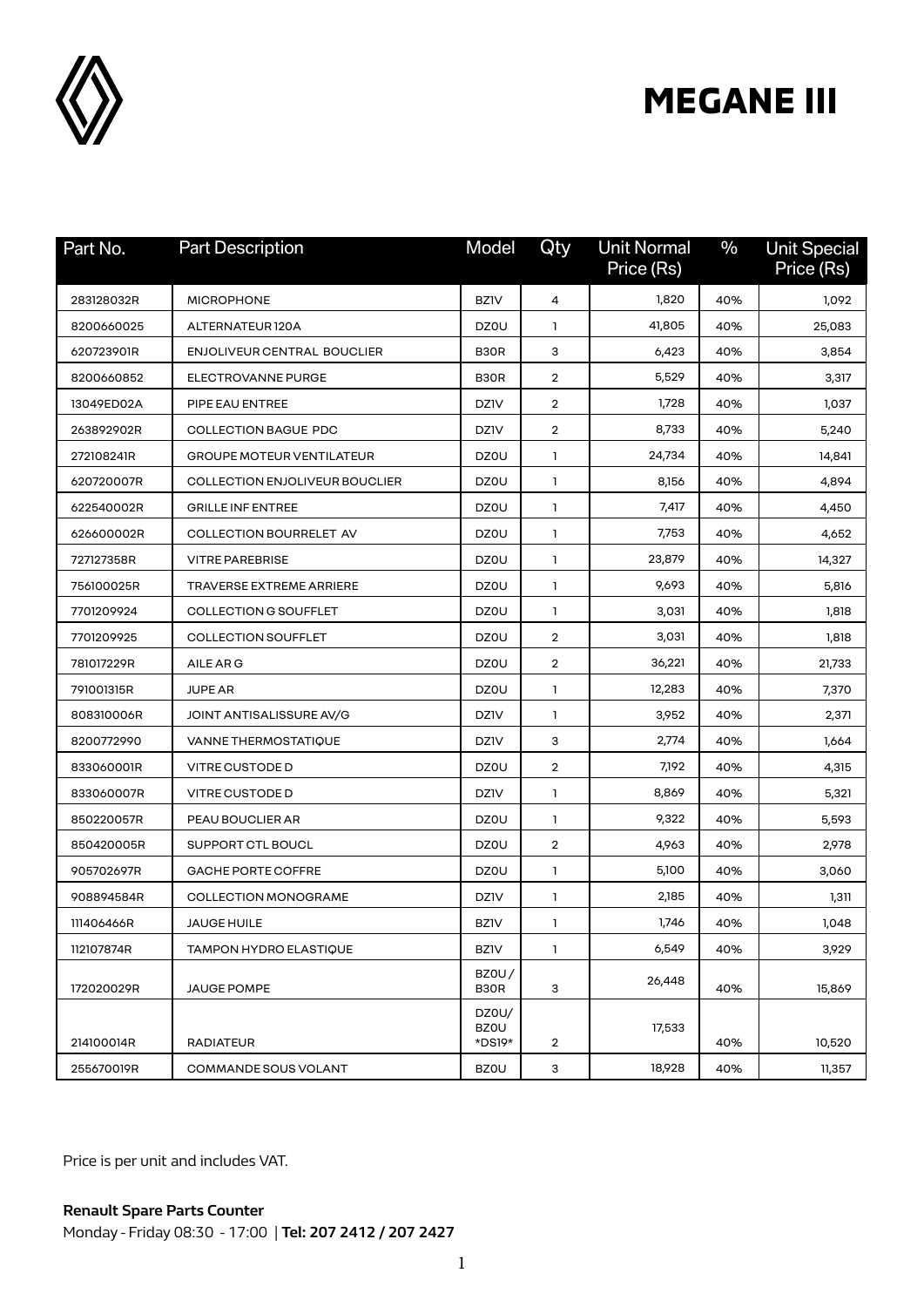

| Part No.   | <b>Part Description</b>        | Model                         | Qty            | <b>Unit Normal</b><br>Price (Rs) | $\frac{0}{0}$ | <b>Unit Special</b><br>Price (Rs) |
|------------|--------------------------------|-------------------------------|----------------|----------------------------------|---------------|-----------------------------------|
| 260603770R | PROJECTEUR HALOGEN             | <b>BZIV</b>                   | $\overline{2}$ | 14,860                           | 40%           | 8,916                             |
| 261522442R | COLL ENJOLIVEUR ANTIBROUILLARD | <b>BZIV</b>                   | 2              | 3,796                            | 40%           | 2,277                             |
| 262990001R | AMPOULE P21W                   | <b>BZIV</b>                   | $\overline{7}$ | 110                              | 40%           | 66                                |
| 264300008R | <b>PLAFONNIER</b>              | <b>BZOU /</b><br>J5M0         | 1              | 4,119                            | 40%           | 2,471                             |
| 306103959R | <b>EMETTEUR EMBRAYAGE</b>      | <b>BZIV</b>                   | 4              | 9,129                            | 40%           | 5,477                             |
| 562107002R | <b>AMORTISSEUR AR</b>          | <b>BZIV</b>                   | 2              | 5,713                            | 40%           | 3,428                             |
| 620229863R | PEAU BOUCLIER AV               | <b>BZIV</b>                   | 2              | 24,276                           | 40%           | 14,566                            |
| 620729464R | <b>BANDEAU SUP BOUCLIER</b>    | <b>BZOU</b>                   | 1              | 7,316                            | 40%           | 4,389                             |
| 622354651R | DEFLECTEUR BOUCLIER AV         | <b>BZIV</b>                   | 2              | 12,235                           | 40%           | 7,341                             |
| 622541790R | <b>GRILLE INFENTREE</b>        | BZIV/<br><b>DZIV</b>          | 1              | 8,040                            | 40%           | 4,824                             |
| 622543916R | <b>GRILLE INF</b>              | <b>BZOU</b>                   | 1              | 7,862                            | 40%           | 4,717                             |
| 638430101R | ECRAN PASSAGE ROUE AV/G        | <b>BZ0U/</b><br><b>BZIV</b>   | 1              | 4,455                            | 40%           | 2,673                             |
| 752100003R | <b>TRAVERSE EXTREME</b>        | DZ0U/<br>BZIV/<br><b>BZOU</b> | 2              | 12,283                           | 40%           | 7,370                             |
| 7703008248 | VIS RLX M6X100-16              | <b>BZOU</b>                   | 1              | 177                              | 40%           | 106                               |
| 7703033206 | ECROU H EMBASE M8              | BZ0U/<br>DZ0U<br>*DS19*       | 109            | 131                              | 40%           | 79                                |
| 7711430497 | MOUSSE TEROFOAM                | <b>BZIV</b>                   | 4              | 2,944                            | 40%           | 1,766                             |
| 791008106R | <b>JUPE AR ASS</b>             | <b>BZOU</b>                   | 1              | 12,232                           | 40%           | 7,339                             |
| 801015772R | PORTE AV/G                     | <b>BZOU</b>                   | 1              | 29,329                           | 40%           | 17,597                            |
| 807216718R | LEVE-VITRE AV G                | <b>BZOU</b>                   | 1              | 20,765                           | 40%           | 12,459                            |
| 807310719R | MOTEUR LEVE-VITRE AV G +       | <b>BZOU</b>                   | 2              | 20,596                           | 40%           | 12,358                            |
| 8200675047 | DIABOLO CORDON                 | <b>BZOU</b>                   | 5              | 89                               | 40%           | 53                                |
| 8200890248 | PLANCHER ARR PARTIE A          | <b>BZOU</b>                   | 1              | 21,404                           | 40%           | 12,842                            |
| 822830014R | ENJOLIVEUR MONTANT AR D        | <b>BZIV</b>                   | 1              | 5,948                            | 40%           | 3,569                             |
| 828350003R | JOINT ANTI SALISSURE AR/G      | <b>BZIV</b>                   | 1              | 1,986                            | 40%           | 1,192                             |
| 828640003R | FEUILLE ETANCHEITE AR/D        | <b>BZIV</b>                   | 1              | 6,739                            | 40%           | 4,043                             |
| 828650003R | FEUILLE ETANCHEITE AR/G        | <b>BZIV</b>                   | 1              | 6,505                            | 40%           | 3,903                             |
| 850420001R | SUPPORT CTL BOUCL              | <b>BZOU</b>                   | 1              | 2,974                            | 40%           | 1,784                             |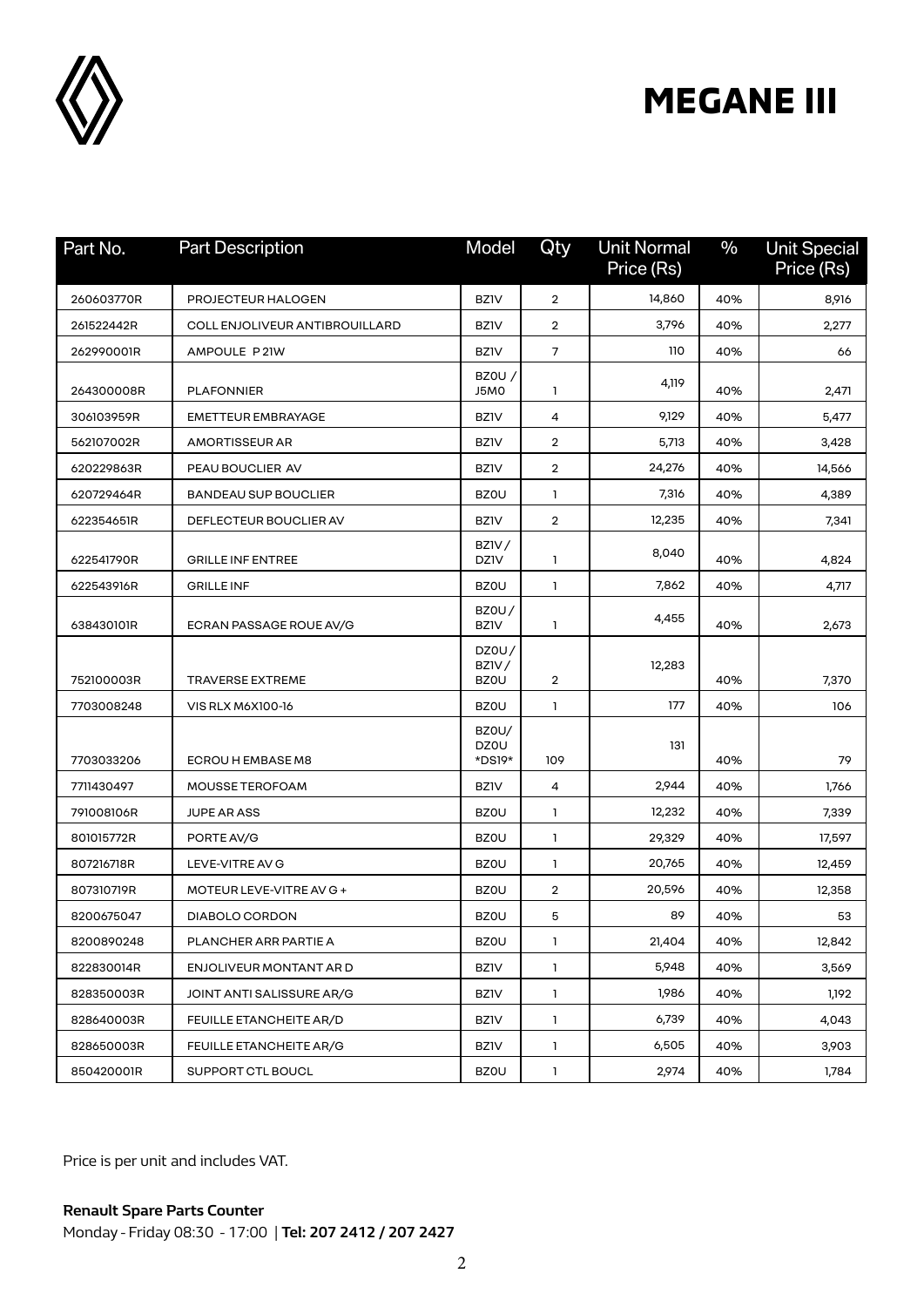

| Part No.   | <b>Part Description</b>               | Model                         | Qty                     | <b>Unit Normal</b><br>Price (Rs) | $\frac{0}{0}$ | <b>Unit Special</b><br>Price (Rs) |
|------------|---------------------------------------|-------------------------------|-------------------------|----------------------------------|---------------|-----------------------------------|
| 850440006R | SUPPORT AR D BOUCLIER                 | <b>BZOU</b>                   | $\mathbf{1}$            | 4,110                            | 40%           | 2,466                             |
| 850705159R | <b>ENJOLIVEUR BOUCLIER</b>            | BZIV/<br><b>DZIV</b>          | 1                       | 6,645                            | 40%           | 3,987                             |
| 903000015R | <b>VITRE LUNETTE ARR</b>              | <b>BZOU</b>                   | $\overline{2}$          | 19,860                           | 40%           | 11,916                            |
| 908890016R | <b>EMBLEME AR</b>                     | <b>BZOU</b>                   | 1                       | 2,527                            | 40%           | 1,516                             |
| 921921853R | <b>FILTRE DESHYDRATE</b>              | BZOU/<br>DZ18                 | 2                       | 6,700                            | 40%           | 4,020                             |
| 924100063R | TUYAU SORTIE RADIATEUR                | <b>BZOU</b>                   | 1                       | 2,375                            | 40%           | 1,425                             |
| 960150023R | <b>COLLECTION ELEMENT AERO</b>        | <b>BZ0U/</b><br><b>DZIN</b>   | $\overline{2}$          | 4,089                            | 40%           | 2,453                             |
| 808320004R | JOINT ENTREE PORTE AV                 | BZIV/<br>B30R                 | 1                       | 8,677                            | 40%           | 5,206                             |
| 403000069R | JANTE PROTEUS 61/2XJ165               | DZIV/<br><b>BZOU</b>          | $\overline{2}$          | 11,841                           | 40%           | 7,105                             |
| 543020016R | AMORTISSEUR AV                        | DZ0U/<br><b>DZIV</b>          | $\overline{2}$          | 5,873                            | 40%           | 3,524                             |
| 848900620R | MONOGRAMME AR D "GT LINE"             | DZ1V                          | $\overline{2}$          | 2,048                            | 50%           | 1,024                             |
| 261521021R | <b>COLL ENJOLIVEUR ANTI-BROUILLAR</b> | B <sub>3</sub> OR             | $\overline{2}$          | 3,567                            | 50%           | 1,783                             |
| 620108876S | <b>KIT BOUCLIER AV</b>                | B <sub>3</sub> O <sub>R</sub> | 1                       | 20,730                           | 50%           | 10,365                            |
| 620225628R | PEAU BOUCLIER AV                      | B <sub>3</sub> OR             | $\mathbf{1}$            | 22,159                           | 50%           | 11,080                            |
| 620724742R | <b>COLLECTION ENJOLIVEUR</b>          | B30R                          | 1                       | 5,597                            | 50%           | 2,799                             |
| 620728561R | <b>BANDEAU SUP BOUCLIER</b>           | B <sub>3</sub> OR             | 1                       | 4,926                            | 50%           | 2,463                             |
| 622228760R | SUPPORT AV D BOUCLIER                 | B <sub>3</sub> OR             | $\overline{2}$          | 6,982                            | 50%           | 3,491                             |
| 622231851R | SUPPORT AV G                          | B <sub>3</sub> OR             | 1                       | 2,982                            | 50%           | 1,491                             |
| 622238150R | SUPPORT AV G BOUCLIER                 | B30R                          | 1                       | 6,900                            | 50%           | 3,450                             |
| 622549428R | <b>GRILLE INF ENTREE</b>              | B30R                          | $\overline{2}$          | 7,639                            | 50%           | 3,820                             |
| 8200773453 | <b>JOINT LEVRE</b>                    | B <sub>3</sub> OR             | $\overline{\mathbf{c}}$ | 307                              | 50%           | 154                               |
| 8201025121 | <b>COMPRESSEUR CA</b>                 | B30R                          | 1                       | 33,954                           | 50%           | 16,977                            |
| 822200013R | VITRE FIXE PORTE ARR/D                | B30R                          | 1                       | 3,945                            | 50%           | 1,973                             |
| 921000005R | <b>CONDENSEUR</b>                     | B30R                          | $\mathbf{1}$            | 30,129                           | 50%           | 15,064                            |
| 963027063R | RETROVISEUR EXT G                     | B30R                          | $\overline{2}$          | 8,657                            | 50%           | 4,328                             |
| 963660174R | MIROIR RETROVISEUR G                  | B30R                          | $\overline{2}$          | 2,740                            | 50%           | 1,370                             |
| 164469672R | <b>CANALISATION ALIMENT</b>           | <b>DZIV</b>                   | $\mathbf{1}$            | 7,905                            | 50%           | 3,953                             |

Price is per unit and includes VAT.

**Renault Spare Parts Counter**  Monday - Friday 08:30 - 17:00 | **Tel: 207 2412 / 207 2427**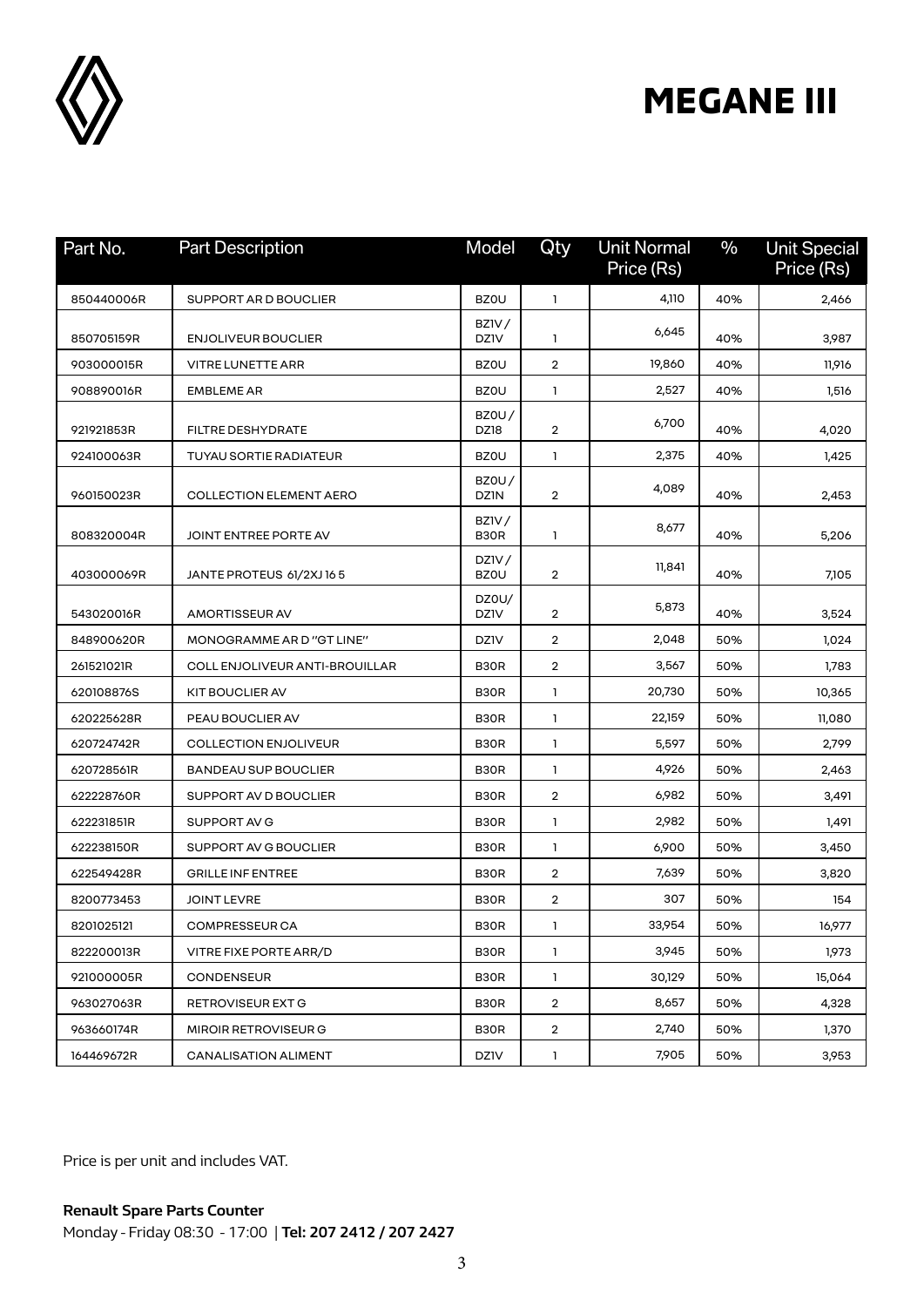

| Part No.   | <b>Part Description</b>               | Model                       | Qty            | <b>Unit Normal</b><br>Price (Rs) | $\frac{0}{0}$ | <b>Unit Special</b><br>Price (Rs) |
|------------|---------------------------------------|-----------------------------|----------------|----------------------------------|---------------|-----------------------------------|
|            |                                       | DZ0U/                       |                |                                  |               |                                   |
| 214940018R | <b>CONVERGENT D</b>                   | <b>BZOU</b><br>*DS19*       | $\overline{2}$ | 2,345                            | 50%           | 1,173                             |
| 266006674R | PROJECTEUR D POSITION (LED)           | <b>DZIV</b>                 | 3              | 6,546                            | 50%           | 3,273                             |
| 269201611R | <b>COLL SUPPORT PROJECTEUR DIURNE</b> | <b>DZIV</b>                 | $\overline{2}$ | 2,464                            | 50%           | 1,232                             |
|            |                                       | DZIV /                      |                |                                  |               |                                   |
| 288000002R | <b>MECANISME ESSUIE - VITRE</b>       | <b>BZIV</b>                 | 1              | 24,041                           | 50%           | 12,021                            |
| 620220035R | <b>COLLECTION BOUCLIER AVANT</b>      | DZ0U<br>*DS19*              | 1              | 25,819                           | 50%           | 12,909                            |
| 654000020R | ARTICULATION D CA                     | DZ0U<br>*DS19*              | 1              | 5,599                            | 50%           | 2,800                             |
| 654010020R | ARTICULATION G CA                     | DZ0U<br>*DS19*              | 1              | 5,655                            | 50%           | 2,828                             |
| 656030006R | <b>CROCHET SECUIRTE CAPOT</b>         | DZ0U<br>*DS19*              | 1              | 3,384                            | 50%           | 1,692                             |
|            |                                       | DZ0U                        |                |                                  |               |                                   |
| 7703179022 | <b>ECARTEUR 2 VOIES</b>               | 0TS<br>OC3F                 | 11             | 191                              | 50%           | 96                                |
| 8200305732 | CONDAMNATION TRAPPE CARBURANT         | <b>B30R/</b><br>DZ0U        | $\overline{2}$ | 2,754                            | 50%           | 1,377                             |
| 8200680689 | <b>CAPTEUR CLIQUETIS</b>              | DZ0U                        | 1              | 4,994                            | 50%           | 2,497                             |
| 875020005R | COLLE GLISSIERE/RAIL SIEGE            | DZ0U                        | 1              | 17,208                           | 50%           | 8,604                             |
| 111105H60A | <b>CARTER MOTEUR</b>                  | <b>BZIV</b>                 | з              | 21,061                           | 50%           | 10,531                            |
| 144B00004R | POMPE EAU ADDITIONEL                  | <b>BZIV</b>                 | 1              | 8,319                            | 50%           | 4,160                             |
| 214990005R | <b>CONVERGENT G</b>                   | <b>BZIV</b>                 | $\mathbf{1}$   | 3,433                            | 50%           | 1,717                             |
| 231008578R | ALTERNATEUR                           | <b>BZOU</b>                 | $\overline{2}$ | 42,593                           | 50%           | 21,296                            |
| 260104930R | PROJECTEUR HALOGEN DRT *DS 21 *       | <b>BZIV</b>                 | 1.             | 13,623                           | 50%           | 6,811                             |
| 266002887R | PROJECTEUR DIURNE POSITION D          | <b>B30R/</b><br><b>BZIV</b> | 1              | 5,325                            | 50%           | 2,663                             |
| 266051882R | PROJECTEUR DIURN POSITION GHE         | <b>BZOU</b>                 | 1              | 5,425                            | 50%           | 2,712                             |
| 479006271R | <b>CAPTEUR VITESSE</b>                | BZ1V                        | 1              | 3,557                            | 50%           | 1,778                             |
| 562108685R | <b>AMORTISSEUR AR</b>                 | <b>BZIV</b>                 | $\overline{a}$ | 5,551                            | 50%           | 2,776                             |
| 620726677R | COLL ENJOLIVEUR A/BROUILLARD          | <b>BZOU</b>                 | $\mathbf{1}$   | 6,033                            | 50%           | 3,016                             |
| 620727820R | ENJOLIVEUR A/BROUILLARD               | <b>BZOU</b>                 | $\mathbf{1}$   | 5,446                            | 50%           | 2,723                             |
| 620789308R | ENJOLIVEUR SUP BOUCLIER               | <b>BZOU</b>                 | $\overline{2}$ | 4,067                            | 50%           | 2,034                             |
| 622350007R | DEFLECTEUR BOUCLIER                   | B30R                        | $\overline{c}$ | 9,958                            | 50%           | 4,979                             |

Price is per unit and includes VAT.

**Renault Spare Parts Counter** 

Monday - Friday 08:30 - 17:00 | **Tel: 207 2412 / 207 2427**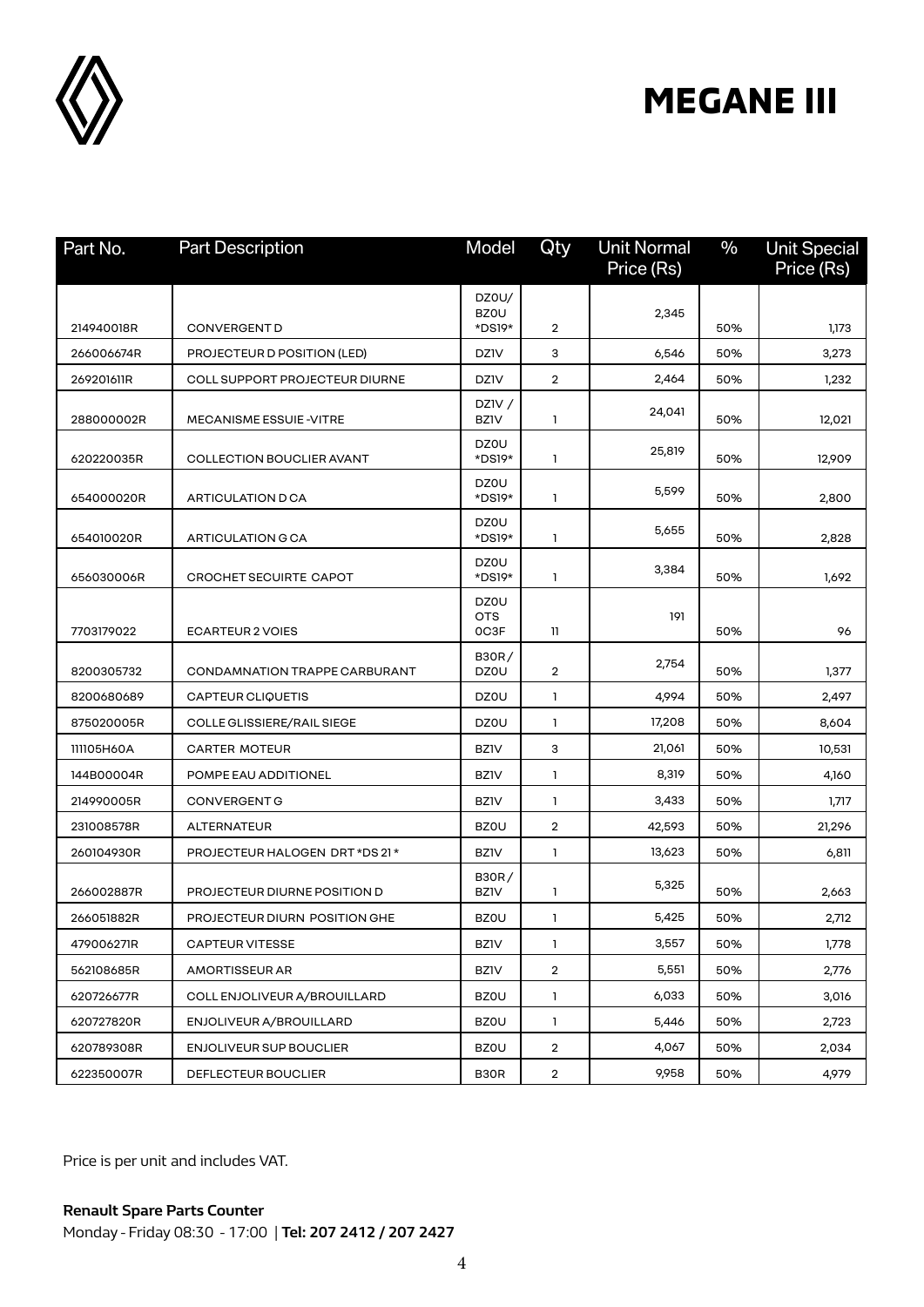

| Part No.   | <b>Part Description</b>         | Model                   | Qty                     | <b>Unit Normal</b><br>Price (Rs) | $\frac{0}{0}$ | <b>Unit Special</b><br>Price (Rs) |
|------------|---------------------------------|-------------------------|-------------------------|----------------------------------|---------------|-----------------------------------|
| 625600014R | <b>SUPPORT FIX PROJECTEUR</b>   | <b>BZOU</b>             | $\mathbf{1}$            | 4,109                            | 50%           | 2,054                             |
| 631120005R | JOUE AILE AV D *DS19*           | <b>BZOU</b>             | $\mathbf{1}$            | 4,849                            | 50%           | 2,425                             |
| 631130005R | JOUE AILE AV G                  | <b>BZOU</b>             | з                       | 5,321                            | 50%           | 2,661                             |
| 638452868R | ECRAN PASSAGE AV/D              | <b>BZOU</b>             | 1                       | 3,665                            | 50%           | 1,833                             |
| 638740003R | <b>ENJOLIVEUR AILE AV/D</b>     | <b>BZOU</b>             | $\mathbf{1}$            | 1,749                            | 50%           | 875                               |
| 687600979R | <b>AERATEUR LAT DRT</b>         | <b>BZOU</b>             | $\mathbf{1}$            | 5,175                            | 50%           | 2,587                             |
| 767482298R | <b>ECRAN PASSAGE ROUE</b>       | <b>BZOU</b>             | $\mathbf{1}$            | 4,560                            | 50%           | 2,280                             |
| 7701071876 | <b>CLAVETTE FIX PROJECTEUR</b>  | BZOU/<br>DZ18           | 1                       | 777                              | 50%           | 389                               |
| 7703073290 | <b>BAGUE PASSE GAINE</b>        | <b>BZOU</b>             | 1                       | 179                              | 50%           | 90                                |
| 7711425264 | <b>BAVETTES AVANTS</b>          | <b>BZOU</b>             | 1                       | 1,990                            | 50%           | 995                               |
| 8200665518 | DEMARREUR                       | <b>BZOU</b>             | 1                       | 20,298                           | 50%           | 10,149                            |
| 823309308R | COLLECTION ETANCHETTE AR/D      | <b>BZOU</b>             | 1                       | 13,072                           | 50%           | 6,536                             |
| 827200003R | LEVE-VITRE AR/D                 | <b>BZIV</b>             | $\mathbf{1}$            | 16,539                           | 50%           | 8,270                             |
| 904510001R | <b>EQUILIBREUR PORTE COFFRE</b> | <b>BZOU</b>             | 1                       | 4,066                            | 50%           | 2,033                             |
| 963020180R | <b>RETROVISEUR EXT G</b>        | <b>BZOU</b>             | $\overline{2}$          | 15,801                           | 50%           | 7,900                             |
| 963020181R | RETROVISEUR EXT G               | <b>BZOU</b>             | 1                       | 18,477                           | 50%           | 9,238                             |
| 8200505191 | <b>INJECTEUR ESSENCE</b>        | B30R                    | 4                       | 4,086                            | 50%           | 2,043                             |
| 628900021R | <b>EMBLEME AV ASS</b>           | DZ0U/<br>B30R<br>*DS19* | 1                       | 3,924                            | 50%           | 1,962                             |
| 850B29272R | <b>COLL BOUCLIER INF - ARR</b>  | BZ1V/<br>B30R<br>*DS19* | 1                       | 8,510                            | 50%           | 4,255                             |
| 7700100009 | <b>CAPTEUR PRESSION</b>         | B30R                    | $\overline{\mathbf{c}}$ | 8,292                            | 80%           | 1,658                             |
| 214819037R | <b>GROUPE MOTOVENTILATEUR</b>   | B30R                    | 1                       | 47,613                           | 80%           | 9,523                             |
| 265800008R | <b>FEU BROUILLARD ARR</b>       | B30R                    | 1                       | 2,955                            | 80%           | 591                               |
| 432150010R | PALIER G                        | B30R                    | $\mathbf{1}$            | 11,732                           | 80%           | 2,346                             |
| 511800001R | TRAPPE ANNEAU                   | B30R                    | $\mathbf{1}$            | 1,718                            | 80%           | 344                               |
| 550440043R | <b>ARTICULATION ESSIEU</b>      | B30R                    | $\mathbf{1}$            | 2,914                            | 80%           | 583                               |
| 550450007R | <b>ARTICULATION ESSIEU ARR</b>  | B30R                    | $\mathbf{1}$            | 3,086                            | 80%           | 617                               |
| 622226146R | SUPPORT AV D BOUCLIER           | B30R                    | $\mathbf{1}$            | 3,661                            | 80%           | 732                               |
| 622358989R | <b>DEFLECTEUR BOUCLIER</b>      | B30R                    | 1                       | 15,826                           | 80%           | 3,165                             |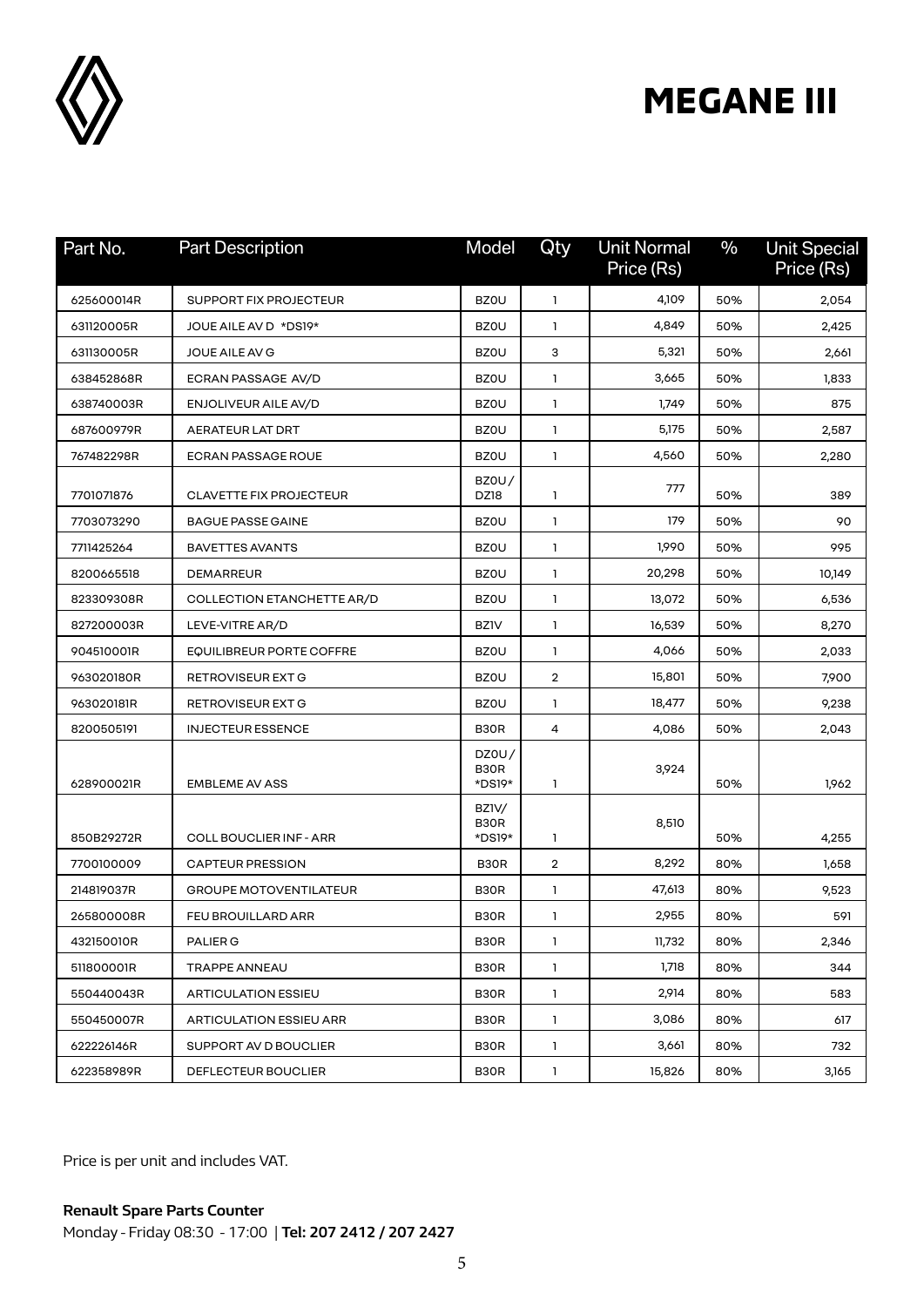

| Part No.   | <b>Part Description</b>       | Model                         | Qty               | <b>Unit Normal</b><br>Price (Rs) | $\frac{0}{0}$ | <b>Unit Special</b><br>Price (Rs) |
|------------|-------------------------------|-------------------------------|-------------------|----------------------------------|---------------|-----------------------------------|
| 622543994R | <b>GRILLE PARE-PIERRE</b>     | B <sub>3</sub> OR             | 1                 | 9,364                            | 80%           | 1,873                             |
| 626609694R | <b>COLLECTION BOURRELET</b>   | B <sub>3</sub> OR             | 1                 | 5,222                            | 80%           | 1,044                             |
| 654000016R | <b>ARTICULATION D</b>         | B <sub>3</sub> O <sub>R</sub> | 1                 | 3,437                            | 80%           | 687                               |
| 654010016R | <b>ARTICULATIOB G</b>         | B <sub>3</sub> O <sub>R</sub> | 1                 | 3,437                            | 80%           | 687                               |
| 745148711R | PLANCHER ARR                  | B <sub>3</sub> OR             | 1                 | 21,895                           | 80%           | 4,379                             |
| 752107160R | TRAVERSE SUPERIEUR FACE AVANT | B <sub>3</sub> OR             | 2                 | 16,620                           | 80%           | 3,324                             |
| 764614016R | ELEMENT INF BAVOLET GAUCHE    | B <sub>3</sub> OR             | 1                 | 31,895                           | 80%           | 6,379                             |
| 7701070813 | AGRAFE FIX ELEMEN             | B <sub>3</sub> OR             | $12 \overline{ }$ | 218                              | 80%           | 44                                |
| 801009623R | PORTE AV D                    | B <sub>3</sub> O <sub>R</sub> | $\overline{2}$    | 27,007                           | 80%           | 5,401                             |
| 801860015R | PROTECTION INF BAS PORTE AV/D | B30R                          | 1                 | 6,065                            | 80%           | 1,213                             |
| 803000014R | VITRE MOBILE PORTE AV/D       | B <sub>3</sub> O <sub>R</sub> | 1                 | 5,590                            | 80%           | 1,118                             |
| 805030017R | SERRURE PORTE AV / G          | B <sub>3</sub> O <sub>R</sub> | 1                 | 13,917                           | 80%           | 2,783                             |
| 806476047R | CACHE VERROU CHROME AV G      | B30R                          | 1                 | 1,140                            | 80%           | 228                               |
| 807210014R | LEVE VITRE AV G A             | B30R                          | $\mathbf{1}$      | 23,607                           | 80%           | 4,721                             |
| 808640016R | <b>FEUILLEC ETANCHEITE</b>    | B30R                          | $\mathbf{1}$      | 950                              | 80%           | 190                               |
| 822210016R | VITRE FIXE PORTE ARR/G        | B30R                          | 1                 | 3,656                            | 80%           | 731                               |
| 823000028R | VITRE MOBILE PORTE ARR/D      | B <sub>3</sub> O <sub>R</sub> | 1                 | 5,590                            | 80%           | 1,118                             |
| 823010030R | VITRE MOBILE PORTE ARR/G      | B <sub>3</sub> O <sub>R</sub> | 1                 | 5,590                            | 80%           | 1,118                             |
| 828640015R | <b>FEUILLE ETANCHEITE</b>     | B <sub>3</sub> OR             | $\overline{2}$    | 1,723                            | 80%           | 345                               |
| 850224667R | PEAU BOUCLIER AR              | B <sub>3</sub> OR             | $\overline{2}$    | 19,173                           | 80%           | 3,835                             |
| 921009956R | <b>CONDENSEUR</b>             | B <sub>3</sub> OR             | 1                 | 28,503                           | 80%           | 5,701                             |
| 963651913R | <b>MIROIR RETROVISEUR</b>     | B <sub>3</sub> O <sub>R</sub> | $\overline{2}$    | 3,185                            | 80%           | 637                               |
| 963654646R | MIROIR RETROVISEUR D          | <b>B30R/</b><br>L337          | 2                 | 2,984                            | 80%           | 597                               |
| 112100242R | <b>TAMPON HYDRO-ELAS</b>      | <b>DZIV</b>                   | 1                 | 7,467                            | 80%           | 1,493                             |
| 112530013R | <b>SUPPORT BOITE</b>          | <b>DZIV</b>                   | 1                 | 4,874                            | 80%           | 975                               |
| 123151007X | <b>VIS FIX DOUBLE</b>         | <b>DZIV</b>                   | 12                | 483                              | 80%           | 97                                |
| 140360001R | <b>JOINT COLLECTEUR</b>       | <b>DZIV</b>                   | 1                 | 486                              | 80%           | 97                                |
| 149500001R | ABSORBEUR VAPEUR              | DZ0U                          | 1                 | 7,112                            | 80%           | 1,422                             |
| 214767662R | <b>CONVERGENT SUP</b>         | <b>DZIV</b>                   | 1                 | 5,427                            | 80%           | 1,085                             |
| 214768960R | CONVERGENT SUP                | DZ0U                          | 3                 | 5,420                            | 80%           | 1,084                             |

Price is per unit and includes VAT.

**Renault Spare Parts Counter**  Monday - Friday 08:30 - 17:00 | **Tel: 207 2412 / 207 2427**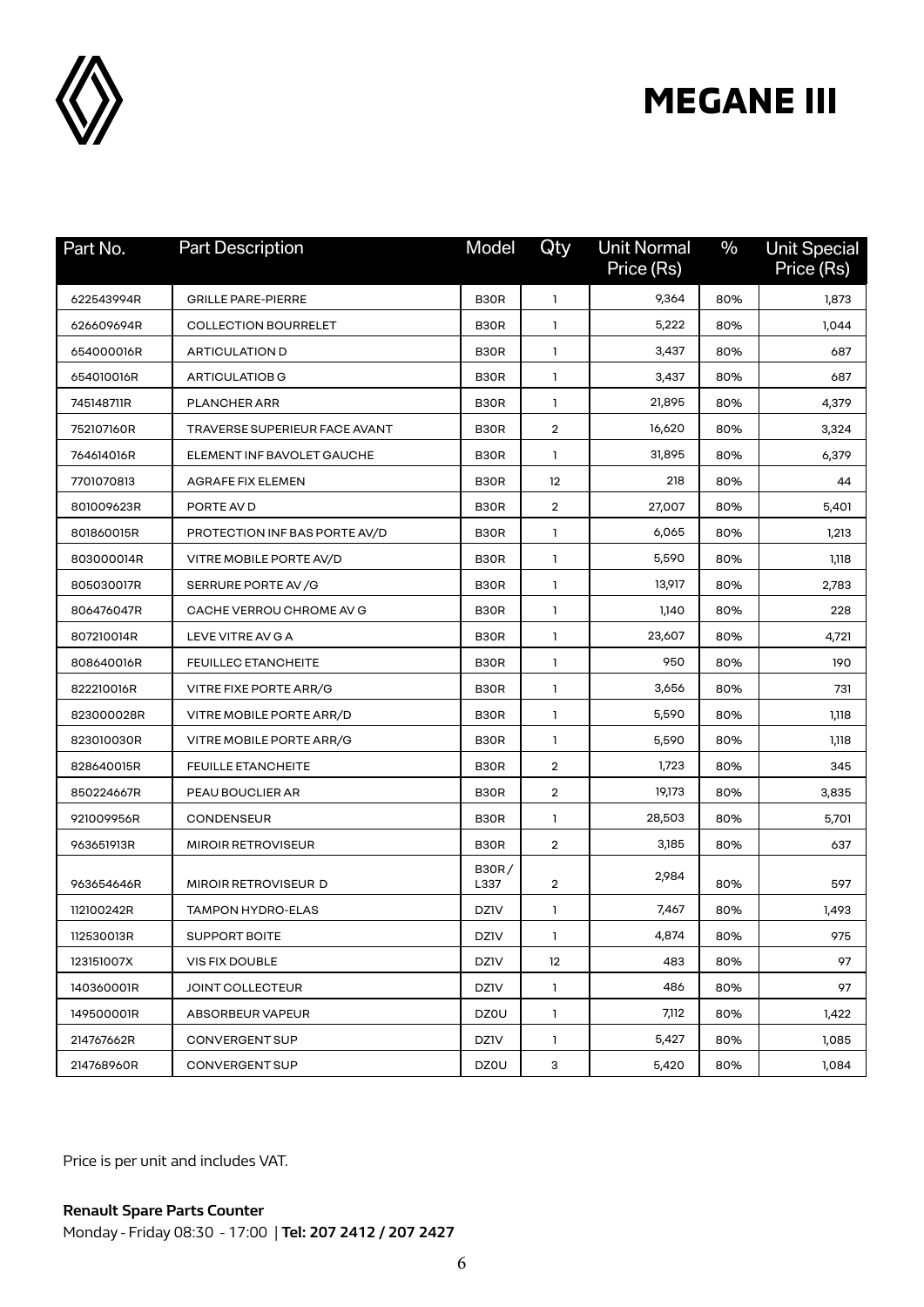

| Part No.   | <b>Part Description</b>           | Model                 | Qty            | <b>Unit Normal</b><br>Price (Rs) | $\frac{0}{0}$ | <b>Unit Special</b><br>Price (Rs) |
|------------|-----------------------------------|-----------------------|----------------|----------------------------------|---------------|-----------------------------------|
|            |                                   | DZ0U                  |                | 2,482                            |               |                                   |
| 214990018R | <b>CONVERGENT G</b>               | *DS19*                | 2              |                                  | 80%           | 496                               |
| 23731ED02A | <b>CAPTEUR ARBRE CAME</b>         | <b>DZIV</b>           | 2              | 3,356                            | 80%           | 671                               |
| 284522625R | <b>COLLECTION SUPPORT</b>         | DZ0U                  | 1              | 6,998                            | 80%           | 1,400                             |
| 656010006R | SERRURE CAPOT AV                  | DZIV/<br><b>JZOU</b>  | 1              | 3,566                            | 80%           | 713                               |
| 668106987R | <b>COLL FIX &amp; ETANCHETTE</b>  | DZ0U                  | 1              | 1,294                            | 80%           | 259                               |
| 7700115198 | JOINT POT CATALYTIQUE             | <b>DZIV</b>           | 1              | 663                              | 80%           | 133                               |
| 801002508R | PORTE AV D                        | <b>DZ0U</b><br>*DS18* | 1              | 36,546                           | 80%           | 7,309                             |
| 802160008R | CADRE RAPPORTE LEVE-VITRE AV/D    | <b>DZIV</b>           | 1.             | 1,212                            | 80%           | 242                               |
| 802840011R | <b>ENJOLIVEUR MONTANT</b>         | <b>DZIV</b>           | 1.             | 4,040                            | 80%           | 808                               |
| 807306959R | <b>MOTEUR LEVE-VITRE</b>          | DZ0U                  | 2              | 20,811                           | 80%           | 4,162                             |
| 808640005R | <b>FEUILLE ETANCHEITE</b>         | <b>DZ0U</b><br>*DS18* | з              | 8,259                            | 80%           | 1,652                             |
| 8200142676 | VIS FIXATION VOLANT MOTEUR        | <b>DZIV</b>           | з              | 216                              | 80%           | 43                                |
| 8200797470 | JOINT BOITIER PAPILLON            | <b>DZIV</b>           | 2              | 863                              | 80%           | 173                               |
| 8200947663 | <b>BOITIER FILTRE AIR</b>         | DZ0U                  | 1              | 7,546                            | 80%           | 1,509                             |
| 8201252505 | <b>ANTI-BRUIT SUR PEDONCULE</b>   | DZ0U                  | $\mathbf{1}$   | 2,528                            | 80%           | 506                               |
| 833070001R | VITRE CUSTODE G                   | DZ0U                  | 1.             | 5,628                            | 80%           | 1,126                             |
| 848300006R | JOINT PORTE COFFRE                | DZ0U                  | 1              | 7,586                            | 80%           | 1,517                             |
| 850450010R | SUPPORT AR G BOUC                 | DZ0U                  | $\overline{2}$ | 3,797                            | 80%           | 759                               |
| 886200045R | COIFFE DOSSIER SIEGE AR/D         | <b>DZIV</b>           | 1              | 20,396                           | 80%           | 4,079                             |
| 903000033R | <b>VITRE LUNETTE ARR</b>          | DZ0U                  | 1              | 15,046                           | 80%           | 3,009                             |
| 909020006R | <b>GARNITURE ENCADREMENT</b>      | DZ0U                  | 1              | 5,587                            | 80%           | 1,117                             |
| 963298703R | <b>ENSEMBLE CACHE RETROVISEUR</b> | <b>DZIV</b>           | 1              | 2,244                            | 80%           | 449                               |
| 284428828R | <b>CAPTEUR AIDE PARKING</b>       | <b>DZIV</b>           | З              | 1,399                            | 80%           | 280                               |
| 805030004R | SERURE PORTE AV/G                 | DZIV/<br><b>EZIV</b>  | 1              | 14,040                           | 80%           | 2,808                             |
| 111409318R | JAUGE HUILE                       | <b>BZIV</b>           | 1              | 2,366                            | 80%           | 473                               |
| 111450001R | SONDE NIVEAU HUILE                | <b>BZIV</b>           | 1              | 5,016                            | 80%           | 1,003                             |
| 122076122R | <b>COLLECTION COUSSINET</b>       | <b>BZIV</b>           | 1              | 1,640                            | 80%           | 328                               |
| 144600001R | <b>CONDUIT AIR ENTRE</b>          | <b>BZIV</b>           | 1              | 5,029                            | 80%           | 1,006                             |

Price is per unit and includes VAT.

**Renault Spare Parts Counter**  Monday - Friday 08:30 - 17:00 | **Tel: 207 2412 / 207 2427**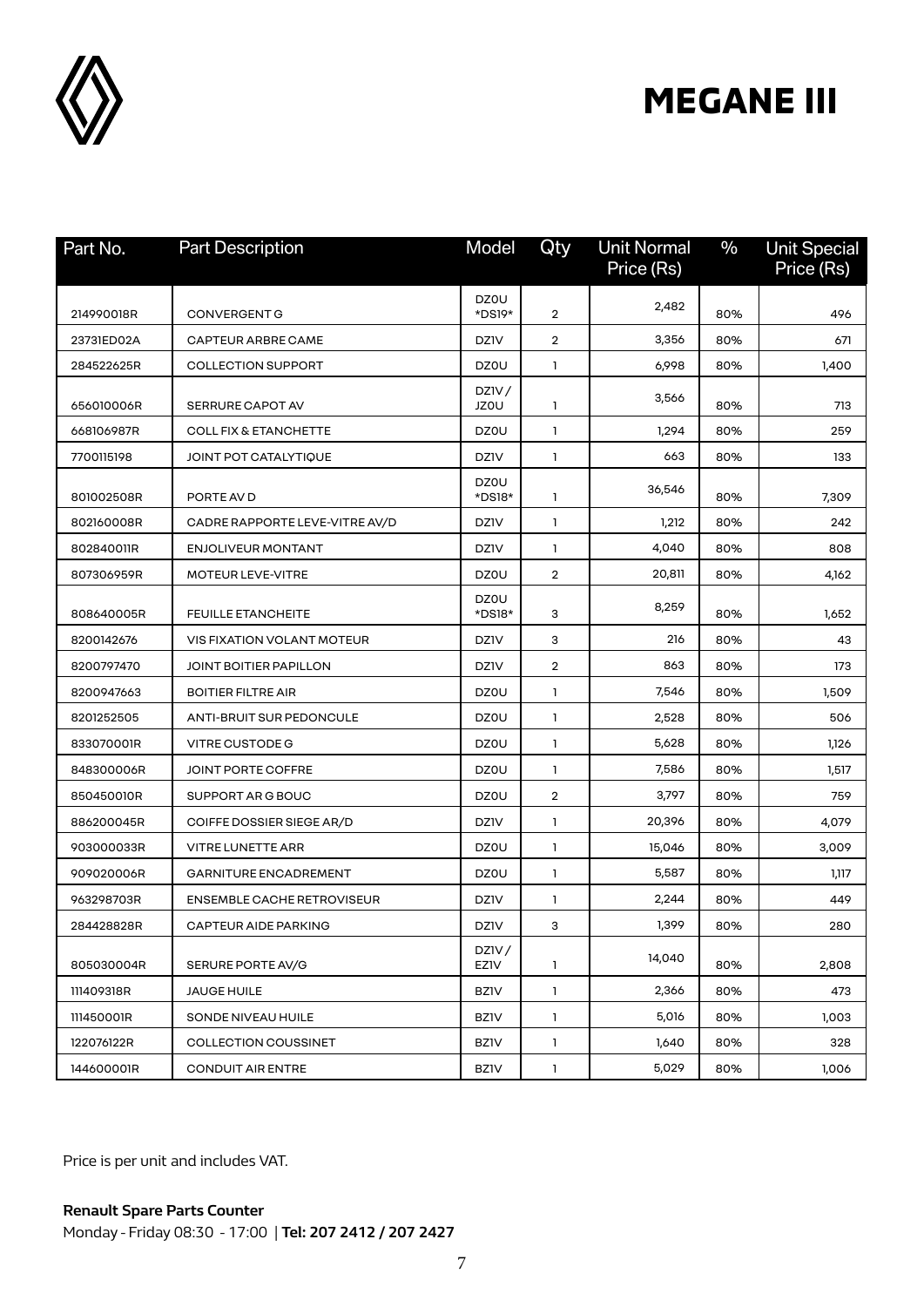

| Part No.    | <b>Part Description</b>     | Model       | Qty            | <b>Unit Normal</b><br>Price (Rs) | $\frac{0}{0}$ | <b>Unit Special</b><br>Price (Rs) |
|-------------|-----------------------------|-------------|----------------|----------------------------------|---------------|-----------------------------------|
| 144600002R  | <b>CONDUIT AIR SORTI</b>    | <b>BZIV</b> | 1              | 9,856                            | 80%           | 1,971                             |
| 213340001R  | JOINT ECHANGEUR EAU HUILE   | <b>BZOU</b> | $\mathbf{1}$   | 318                              | 80%           | 64                                |
| 214936501R  | <b>RESISTANCE GROUPE</b>    | <b>BZOU</b> | 1              | 2,960                            | 80%           | 592                               |
| 214940005R  | <b>CONVERGENT D</b>         | <b>BZIV</b> | $\overline{2}$ | 2,800                            | 80%           | 560                               |
| 214941033R  | <b>CONVERGENT D</b>         | <b>BZIV</b> | 1              | 2,312                            | 80%           | 462                               |
| 215010040R  | TUYAU ENTREE RADIATEUR      | <b>BZOU</b> | 1              | 5,114                            | 80%           | 1,023                             |
| 215030062R  | TUYAU SORTIE RADIATEUR      | <b>BZOU</b> | 1              | 5,379                            | 80%           | 1,076                             |
| 240704488R  | <b>CABLAGE BOUCLIER</b>     | <b>BZOU</b> | 1              | 7,110                            | 80%           | 1,422                             |
| 240705466R  | CABLAGE BOUCLIER AV         | <b>BZIV</b> | 1              | 7,160                            | 80%           | 1,432                             |
| 243820003R  | <b>COUVERCLE MOBILE</b>     | <b>BZIV</b> | $\mathbf{1}$   | 7,378                            | 80%           | 1,476                             |
| 253252733R  | CONTACTEUR DEBUT COURSE     | <b>BZOU</b> | 1              | 2,406                            | 80%           | 481                               |
| 261342255R  | PORTE LAMPE FEU             | <b>BZIV</b> | $\overline{2}$ | 154                              | 80%           | 31                                |
| 266051268R  | PROJECTEUR G POSITION (LED) | <b>BZIV</b> | 1              | 7,171                            | 80%           | 1,434                             |
| 284521448R  | <b>COLLECTION SUPPORT</b>   | <b>BZIV</b> | $\mathbf{1}$   | 1,840                            | 80%           | 368                               |
| 284528020R  | COLLECTION SUPPORT PDC AV   | <b>BZIV</b> | 1              | 2,546                            | 80%           | 509                               |
| 285909828R  | <b>REPOSE BADGE</b>         | <b>BZIV</b> | 1.             | 5,729                            | 80%           | 1,146                             |
| 306107617R  | <b>EMETTEUR EMBRAYAGE</b>   | <b>BZOU</b> | $\overline{2}$ | 10,312                           | 80%           | 2,062                             |
| 403000072R  | JANTE ALU 17                | <b>BZOU</b> | 1              | 11,252                           | 80%           | 2,250                             |
| 403885827R  | <b>CABLAGE AV</b>           | <b>BZIV</b> | 1              | 35,138                           | 80%           | 7,028                             |
| 544012717R  | BERCEAU AV EQP              | <b>BZOU</b> | 1              | 41,818                           | 80%           | 8,364                             |
| 544640003R  | <b>TIRANT MISE</b>          | <b>BZOU</b> | 1              | 1,620                            | 80%           | 324                               |
| 620364387R  | <b>RENFORT BOUCLIER</b>     | <b>BZOU</b> | $\overline{2}$ | 1,015                            | 80%           | 203                               |
| 622540001R  | <b>GRILLE INF ENTREE</b>    | <b>BZOU</b> | 1              | 6,508                            | 80%           | 1,302                             |
| 622560189R  | <b>COLLECTION GRILLE</b>    | <b>BZIV</b> | 1              | 2,132                            | 80%           | 426                               |
| 622561399R  | <b>COLLECTION GRILLE</b>    | <b>BZIV</b> | 1              | 2,483                            | 80%           | 497                               |
| 631019031R  | AILE AV G                   | <b>BZIV</b> | $\mathbf{1}$   | 8,316                            | 80%           | 1,663                             |
| 764137166R  | ELEMENT FRMT COTE           | <b>BZOU</b> | $\mathbf{1}$   | 4,768                            | 80%           | 954                               |
| 7701422024U | <b>AGRAFE PROFILE</b>       | <b>BZIV</b> | 30             | 43                               | 80%           | 9                                 |
| 7701478061  | KIT REPARATION CABLAGE      | <b>BZOU</b> | $\mathbf{1}$   | 6,529                            | 80%           | 1,306                             |
| 7711426074  | AUDIO CONNECTION BOX *DS20* | <b>BZOU</b> | $\mathbf{1}$   | 21,416                           | 80%           | 4,283                             |
| 781409704R  | <b>DOUBLURE SUPPORT</b>     | <b>BZOU</b> | $\overline{2}$ | 7,422                            | 80%           | 1,484                             |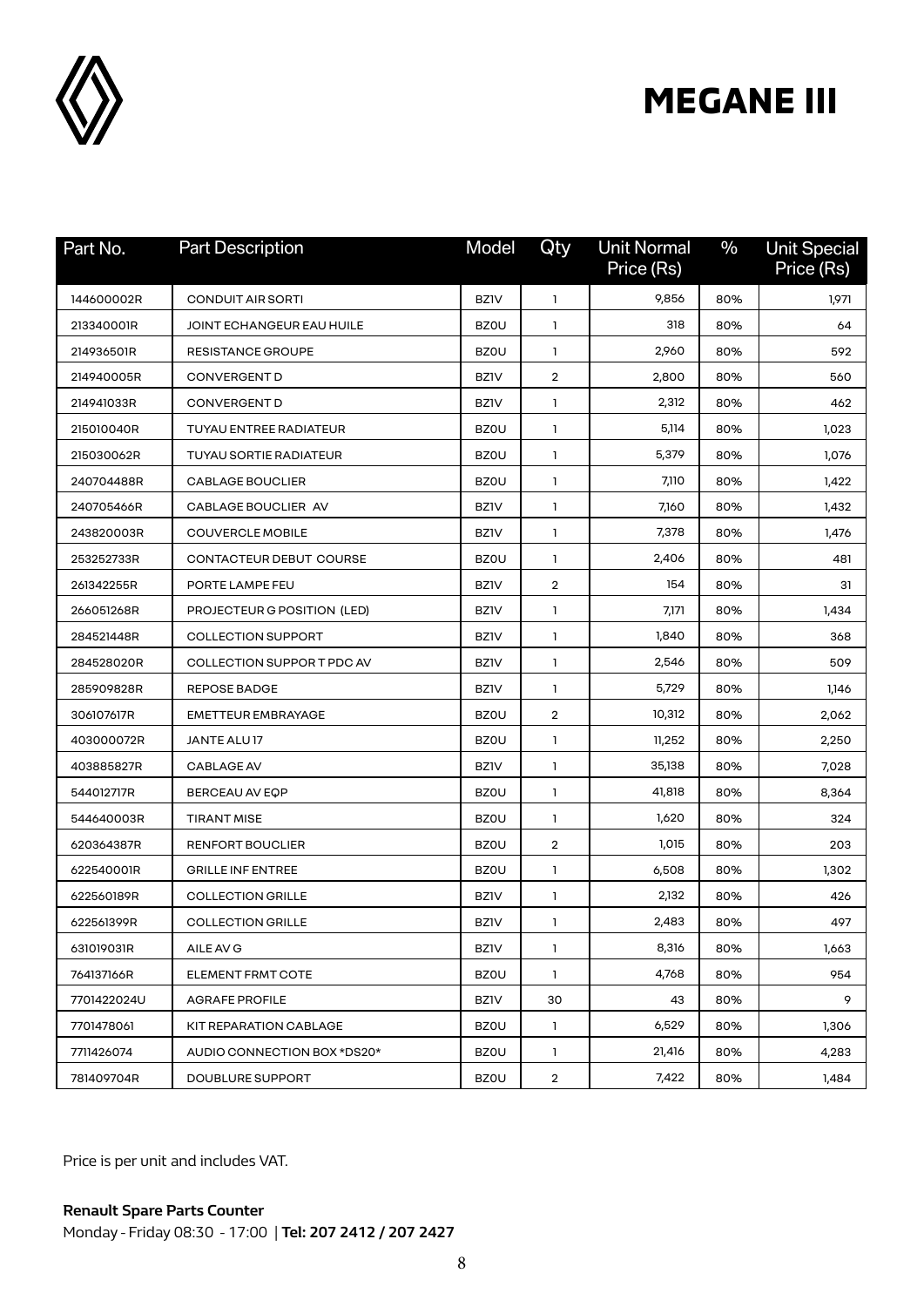

| Part No.   | <b>Part Description</b>          | Model                 | Qty          | <b>Unit Normal</b><br>Price (Rs) | $\%$ | <b>Unit Special</b><br>Price (Rs) |
|------------|----------------------------------|-----------------------|--------------|----------------------------------|------|-----------------------------------|
| 791006099R | <b>JUPE ARR ASS</b>              | <b>BZOU</b>           | 1            | 13,236                           | 80%  | 2,647                             |
| 802850010R | ENJOLIVEUR MONTANT AV/G          | <b>BZIV</b>           | 1            | 6,476                            | 80%  | 1,295                             |
| 802920004R | CACHE INT RETRO DRT              | <b>BZOU</b>           | 1            | 3,675                            | 80%  | 735                               |
| 802930004R | CACHE INTERIEUR RETROVISEUR      | <b>BZOU</b>           | 1            | 3,641                            | 80%  | 728                               |
| 803012464R | VITRE MOBILE PORTE AV/G          | <b>BZOU</b>           | 1            | 6,746                            | 80%  | 1,349                             |
| 803306544R | COLL JOINT ETANCHEITE VITRE AV/D | <b>BZOU</b>           | 1            | 11,771                           | 80%  | 2,354                             |
| 805030002R | SERRURE PORTE AV / G             | <b>BZIV</b>           | 2            | 13,999                           | 80%  | 2,800                             |
| 807200013R | LEVE-VITRE AV D                  | <b>BZOU</b>           | 1            | 20,759                           | 80%  | 4,152                             |
| 807300026R | <b>MOTEUR LEVE-VITRE</b>         | <b>BZOU</b>           | 1            | 20,222                           | 80%  | 4,044                             |
| 807309629R | MOTEUR LEVE VITRE                | <b>BZOU</b>           | 1            | 15,349                           | 80%  | 3,070                             |
| 808650005R | <b>FEUILLE ETANCHEITE</b>        | <b>BZIV</b>           | 3            | 7,207                            | 80%  | 1,441                             |
| 8200291640 | <b>PAVE MOUSSE</b>               | <b>BZOU</b>           | 1            | 307                              | 80%  | 61                                |
| 8200909084 | <b>AGRAFE MAINTIEN</b>           | <b>BZOU</b>           | 12           | 176                              | 80%  | 35                                |
| 8200923144 | <b>CONDUIT AIR RESONNATEUR</b>   | <b>BZOU</b>           | 1            | 945                              | 80%  | 189                               |
| 821001933R | PORTE AR D ASS                   | <b>BZIV</b>           | $\mathbf{1}$ | 25,569                           | 80%  | 5,114                             |
| 821012489R | PORTE ARG                        | <b>BZIV</b>           | 1            | 29,806                           | 80%  | 5,961                             |
| 823010007R | VITRE MOBILE PORT ARR G          | <b>BZOU</b>           | 1            | 5,273                            | 80%  | 1,055                             |
| 825030024R | <b>SERRURE PORTE AR</b>          | <b>BZOU</b>           | 1.           | 12,778                           | 80%  | 2,556                             |
| 827210003R | LEVE-VITRE ARG                   | <b>BZOU</b>           | 1            | 27,433                           | 80%  | 5,487                             |
| 828340003R | PORTE ENTRE JOINT                | <b>BZOU</b>           | $\mathbf{1}$ | 2,064                            | 80%  | 413                               |
| 848300005R | JOINT PORTE COFFRE               | <b>BZOU</b><br>*DS19* | 1            | 7,771                            | 80%  | 1,554                             |
| 850222701R | PEAU BOUCLIER AR                 | <b>BZIV</b>           | 1            | 15,567                           | 80%  | 3,113                             |
| 850420031R | SUPPORT CTL BOUCLIER             | <b>BZIV</b>           | 1            | 2,705                            | 80%  | 541                               |
| 850440019R | SUPPORT BOUCLIER AR D            | <b>BZIV</b>           | 2            | 4,425                            | 80%  | 885                               |
| 850B21842R | <b>JUPE BOUCLIER AR</b>          | BZ1V                  | 1            | 8,491                            | 80%  | 1,698                             |
| 870196676R | CABLAGE SECURITE SIEGE           | <b>BZOU</b>           | 5            | 17,518                           | 80%  | 3,504                             |
| 909000167R | <b>GARNITURE PORTE COFFRE</b>    | <b>BZIV</b>           | 1            | 21,710                           | 80%  | 4,342                             |
| 962101002R | <b>SUPPORT PLAQUE</b>            | <b>BZIV</b>           | 1            | 3,686                            | 80%  | 737                               |
| 963010192R | RETROVISEUR EXTERIEUR D *DS20*   | <b>BZOU</b>           | 1            | 18,882                           | 80%  | 3,776                             |
| 963020183R | RETROVISEUR EXT R                | BZ0U/<br>DZ0U         | 1            | 17,800                           | 80%  | 3,560                             |

Price is per unit and includes VAT.

Monday - Friday 08:30 - 17:00 | **Tel: 207 2412 / 207 2427**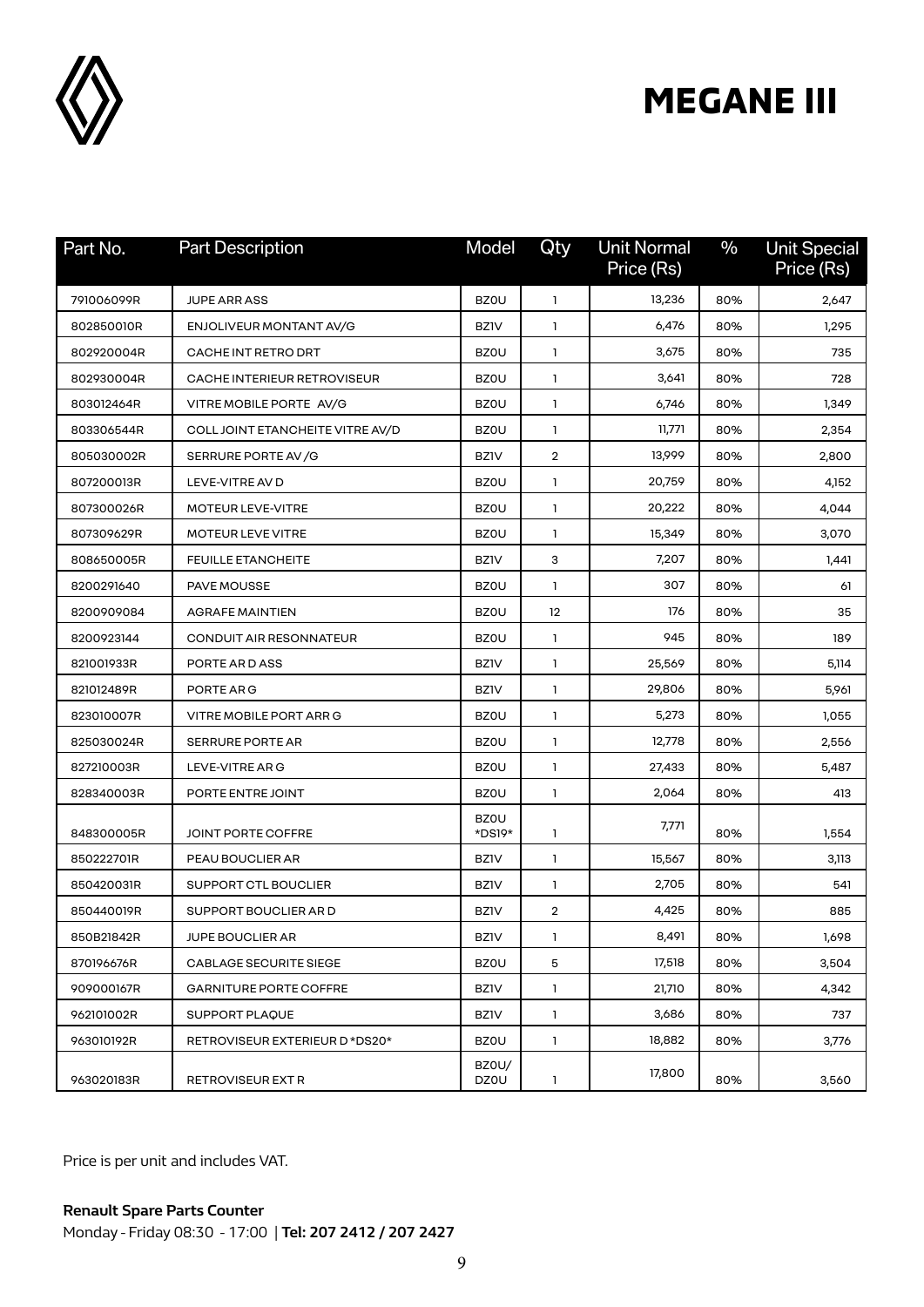

| Part No.   | <b>Part Description</b>          | Model                      | Qty            | <b>Unit Normal</b><br>Price (Rs) | $\%$ | <b>Unit Special</b><br>Price (Rs) |
|------------|----------------------------------|----------------------------|----------------|----------------------------------|------|-----------------------------------|
| 964000029R | <b>CROCHET PARE-SOLEIL</b>       | <b>BZIV</b>                | $\mathbf{1}$   | 773                              | 80%  | 155                               |
| 995040009R | <b>BAC RANGEMENT OUTIL</b>       | <b>BZIV</b>                | 1              | 3,224                            | 80%  | 645                               |
| 878573550R | <b>COLL CDE REGLAGE DE SIEGE</b> | <b>BZOU</b>                | $\overline{2}$ | 2,503                            | 80%  | 501                               |
| 543A03661R | <b>COLLECTION BUTEE</b>          | L30R/<br>B <sub>3</sub> OR | 6              | 5,885                            | 80%  | 1,177                             |
| 805020018R | <b>SERRURE PORTE AV</b>          | L305/<br>B <sub>3</sub> OR | 1              | 14,035                           | 80%  | 2,807                             |
| 806060042R | MODULE PORTE                     | L305/<br>B30R              | 1              | 10,813                           | 80%  | 2,163                             |
| 850225800R | PEAU BOUCLIER AR                 | BZIV/<br>B30R<br>*DS19*    | 1              | 20,248                           | 80%  | 4,050                             |
| 850450018R | SUPPORT BOUCLIER ARG             | BZIV/<br>B <sub>3</sub> OR | $\overline{2}$ | 4,615                            | 80%  | 923                               |
| 850900012R | <b>POUTRE AR</b>                 | BZIV/<br>B30R              | 1              | 9,208                            | 80%  | 1,842                             |
| 901006839R | PORTE COFFRE                     | BZIV/<br>B30R              | 1.             | 34,634                           | 80%  | 6,927                             |
| 903000050R | VITRE LUNETTE AR                 | BZIV /<br>B30R             | 1              | 16,385                           | 80%  | 3,277                             |
| 8200902784 | RECEPTEUR CONCENT                | <b>DZIN</b>                | 4              | 11,881                           | 80%  | 2,376                             |
| 960150024R | ELEMENT AERODYNAMIQUE            | B30R                       | 1.             | 8,004                            | 80%  | 1,601                             |
| 112530006R | <b>SUPPORT BOITE</b>             | DZ0U<br>$***$              | 5              | 5,864                            | 80%  | 1,173                             |
| 130C16519R | <b>COLLECTION ENTRAINEMT</b>     | <b>DZIV</b>                | 2              | 6,475                            | 80%  | 1,295                             |
| 215060009R | PLOT ELASTIQUE                   | DZ0U                       | 4              | 233                              | 80%  | 47                                |
| 253253287R | <b>CONTACTEUR DEBUT</b>          | DZ0U                       | 1              | 1,768                            | 80%  | 354                               |
| 360103180R | <b>FREIN MECANISME P</b>         | <b>DZIV</b>                | 1              | 18,145                           | 80%  | 3,629                             |
| 403000027R | JANTE TOLE 61/2XJ                | DZ0U                       | 1              | 5,907                            | 80%  | 1,181                             |
| 768610006R | LECHEUR EXTERIEUR VITRE          | DZ0U                       | 1              | 5,346                            | 80%  | 1,069                             |
| 7703074604 | OBTURATEUR                       | <b>DZ0U</b>                | $\mathbf{1}$   | 278                              | 80%  | 56                                |
| 7711426280 | <b>CANULE ARRIERE</b>            | DZ0U                       | $\mathbf{1}$   | 5,785                            | 80%  | 1,157                             |
| 7711426477 | <b>BECQUET SPORT</b>             | <b>DZ0U</b>                | $\mathbf{1}$   | 13,547                           | 80%  | 2,709                             |
| 807210004R | LEVE-VITRE AV G                  | <b>DZ0U</b>                | 1              | 31,691                           | 80%  | 6,338                             |
| 807310007R | MOTEUR LEVE-VITRE                | DZ0U                       | $\mathbf{1}$   | 14,580                           | 80%  | 2,916                             |
| 8200670534 | SONDE NIVEAU HUILE               | DZ0U                       | $\mathbf{1}$   | 5,119                            | 80%  | 1,024                             |